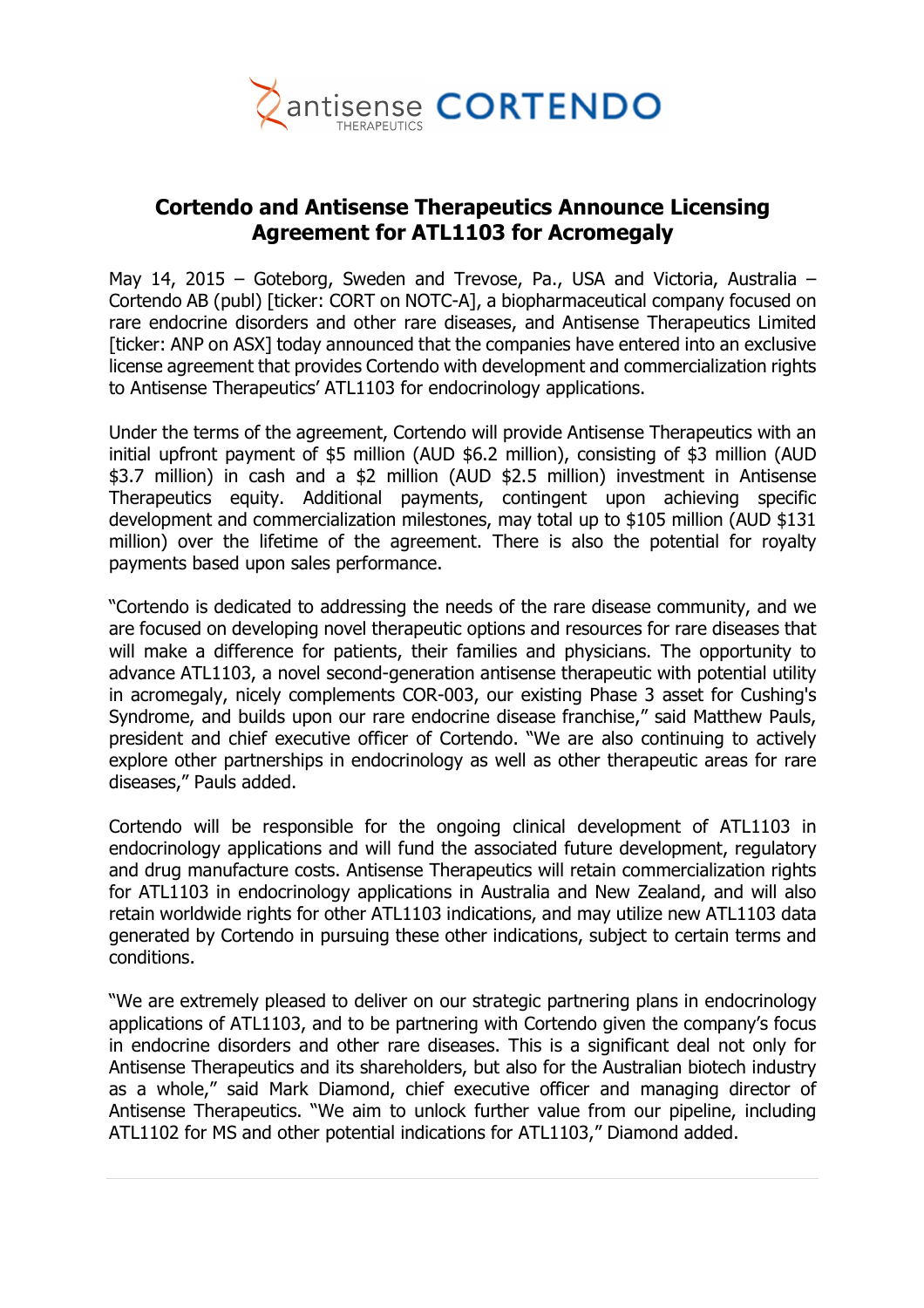

Locust Walk and Destum Partners acted as Cortendo's and Antisense Therapeutics' transaction advisors, respectively, throughout the process.

#### **About Antisense Therapeutics Limited**

Antisense Therapeutics Limited is an Australian publicly listed biopharmaceutical drug discovery and development company. Its mission is to create, develop and commercialise second generation antisense pharmaceuticals for large unmet markets. Antisense Therapeutics has 4 products in its development pipeline that it has in-licensed from Isis Pharmaceuticals Inc. (ISIS), a world leader in antisense drug development and commercialisation - ATL1102 (injection) which has successfully completed a Phase II efficacy and safety trial, significantly reducing the number of brain lesions in patients with relapsing-remitting multiple sclerosis (RRMS), ATL1103 drug designed to block GHr production which in a Phase II clinical trial, successfully reduced blood IGF-1 levels in patients with the growth disorder acromegaly, ATL1102 (inhaled) which is at the preclinical research stage as a potential treatment for asthma and ATL1101 a secondgeneration antisense drug at the pre-clinical stage being investigated as a potential treatment for cancer.

# **About Cortendo AB**

Cortendo AB is a biopharmaceutical company incorporated in Sweden and based in the United States. Cortendo's strategic focus is to be a leader in commercializing innovative medicines for rare endocrine disorders and other rare diseases. Cortendo's lead product candidate, COR-003 (levoketoconazole), is a cortisol inhibitor that is currently being studied in the global Phase 3 SONICS trial for the treatment of Cushing's syndrome. COR-003 (levoketoconazole) has received orphan designation from both the European Medicines Agency and the U.S. Food and Drug Administration. Cortendo's intent is to independently commercialize its Orphan/Endocrine assets in key global markets.

#### **About ATL1103**

ATL1103 is a second-generation antisense drug designed to block growth hormone receptor (GHr) expression thereby reducing levels of the hormone insulin-like growth factor-1 (IGF-1) in the blood and is a potential treatment for diseases associated with excessive growth hormone and IGF-1 action. These diseases include acromegaly, an abnormal growth disorder of organs, face, hands and feet, diabetic retinopathy, a common disease of the eye and a major cause of blindness, diabetic nephropathy, a common disease of the kidney and major cause of kidney failure, and some forms of cancer. Acromegalic patients have significantly higher blood IGF-1 levels than healthy individuals. Reduction of these levels to normal is accepted by clinical authorities as the primary marker of an effective drug treatment for the disease. GHr is a clinically validated target in the treatment of acromegaly. In the case of diabetic retinopathy, published clinical studies have shown that treatments producing a reduction in IGF-1 levels retarded the progression of the disease and improve vision in patients. Scientific papers have been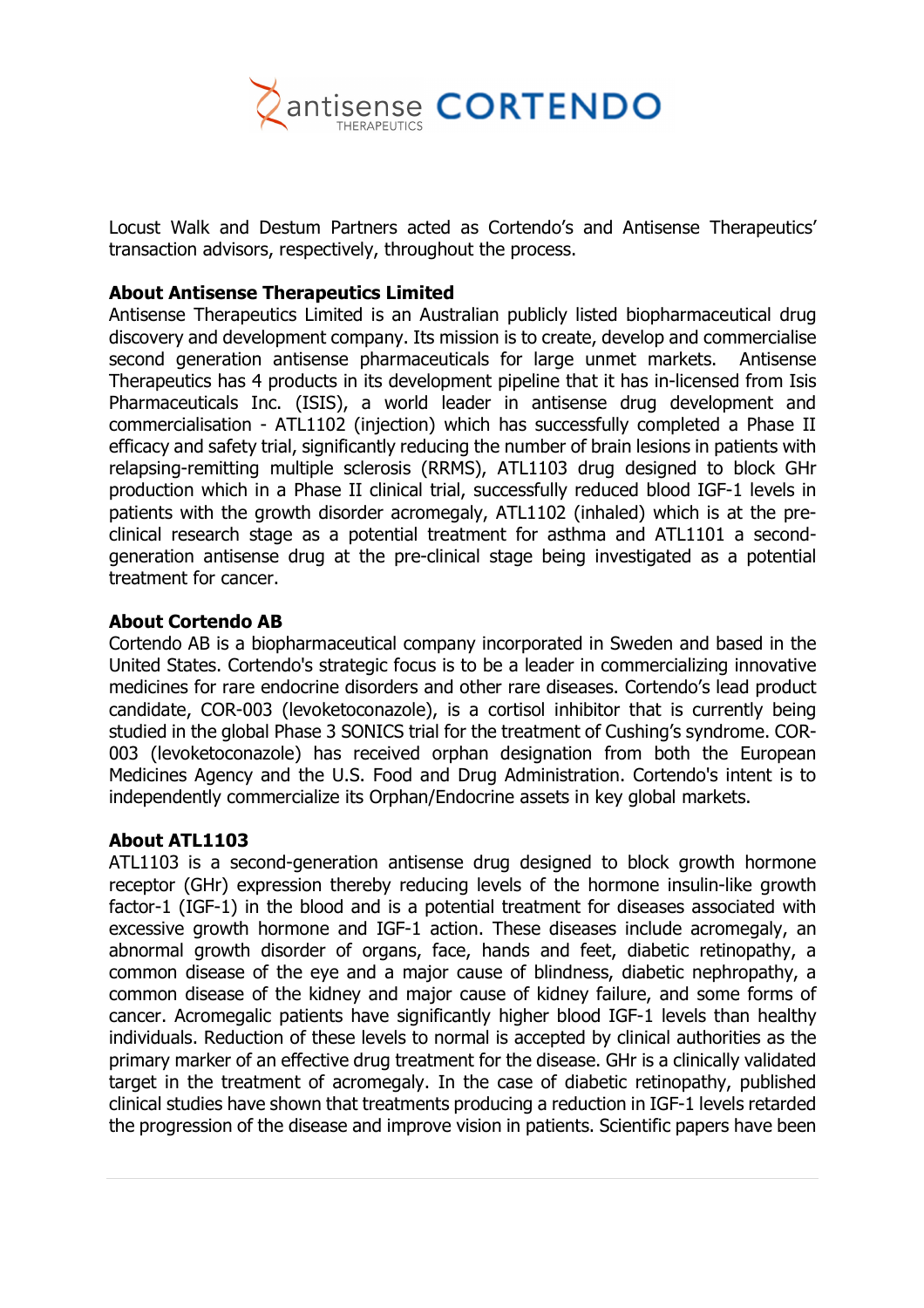

published on the suppression of blood IGF-1 levels in mice (Tachas et al., 2006, J Endocrinol 189, 147-54) and inhibition of retinopathy in a mouse retinopathy model (Wilkinson-Berka et al., 2007, Molecular Vision 13, 1529- 38) using an antisense drug to inhibit the production of GHr. In a Phase I study in healthy subjects, ATL1103 demonstrated a preliminary indication of drug activity, including suppression of IGF-1 and the target GHr (via circulating growth hormone binding protein) levels. In a Phase II trial in acromegalic patients, ATL1103 met its primary efficacy endpoint by showing a statistically significant average reduction in sIGF-1 levels from baseline (P<0.0001) at week 14 (one week past the last dose) at the twice weekly 200 mg dose tested. Antisense is currently undertaking a higher dose study (2 x 300 mg/week) in acromegaly patients. Under its technology collaboration with ISIS, Antisense Therapeutics' will pay ISIS a percentage (single digit) of the licensing revenue it earns from ATL1103.

#### **Cortendo Forward-Looking Statements**

This press release contains forward-looking statements concerning Cortendo that involve a number of risks and uncertainties. All statements other than statements of historical facts included in this press release, including, without limitation, statements regarding Cortendo's strategy, anticipated investments, outcomes of product development efforts and objectives of management for future operations, may be deemed to be forwardlooking statements. These forward-looking statements involve known and unknown risks, uncertainties and other factors that may cause Cortendo's actual results, performance or achievements or industry results to be materially different from those contemplated, projected, forecasted, estimated or budgeted, whether expressed or implied, by these forward-looking statements. Given these risks and uncertainties, investors should not place any undue reliance on forward-looking statements as a prediction of actual results. None of these forward-looking statements constitutes a guarantee of the future occurrence of such facts and data or of actual results. These statements are based on data, assumptions and estimates that Cortendo believes are reasonable. The forwardlooking statements contained in this document are made only as of the date hereof. Cortendo expressly disclaims any obligation or undertaking to release publicly any updates of any forward-looking statements contained in this press release to reflect any change in its actual results, assumptions, expectations or any change in events, factors, conditions or circumstances on which any forward-looking statement contained in this press release is based.

#### **Antisense Therapeutics Forward-Looking Statements**

This press release contains forward-looking statements concerning Antisense that involve a number of risks and uncertainties. All statements other than statements of historical facts included in this press release, including, without limitation, statements regarding Antisense's, strategy, anticipated investments, outcomes of products development efforts and objectives of management for future operations, may be deemed to be forwardlooking statements. These forward-looking statements involve known and unknown risks, uncertainties and other factors that may cause Antisense's actual results, performance or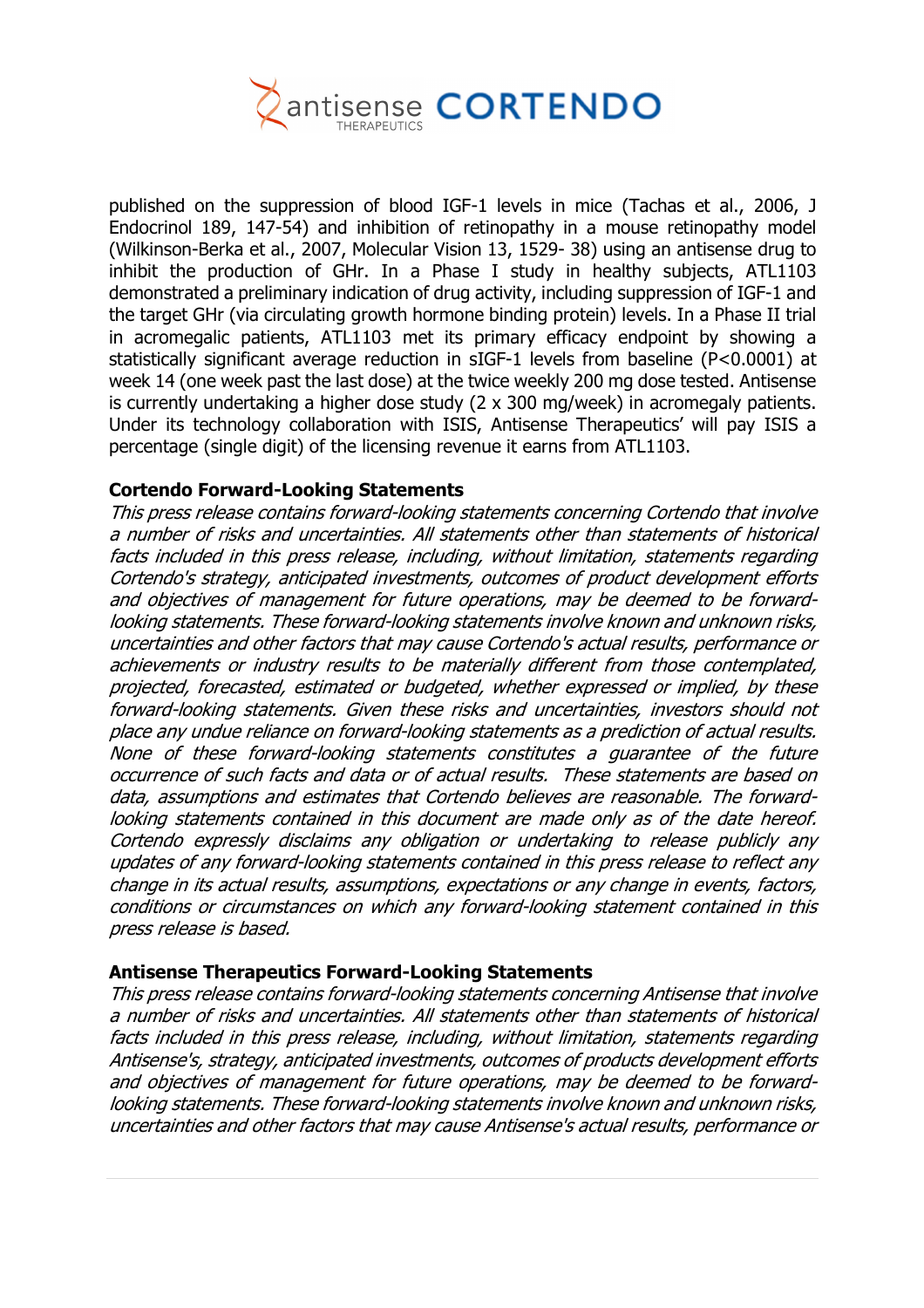

achievements or industry results to be materially different from those contemplated, projected, forecasted, estimated or budgeted, whether expressed or implied, by these forward-looking statements. Given these risks and uncertainties, investors should not place any undue reliance on forward-looking statements as a prediction of actual results. None of these forward-looking statements constitutes a guarantee of the future occurrence of such facts and data or of actual results. These statements are based on data, assumptions and estimates that Antisense believes are reasonable. The forwardlooking statements contained in this document are made only as of the date hereof. Antisense expressly disclaims any obligation or undertaking to release publicly any updates of any forward-looking statements contained in this press release to reflect any change in its actual results, assumptions, expectations or any change in events, factors, conditions or circumstances on which any forward-looking statement contained in this press release is based.

#### **Antisense Therapeutics Risk and Uncertainty**

Pharmaceutical R&D involves scientific uncertainty and long lead times. Risks inherent in these activities include uncertainty of the outcome of Antisense's research results; difficulties or delays in development of any of Antisense's drug candidates; and general uncertainty related to the scientific development of a new medical therapy.

Due to the significant costs in drug discovery and development it is common for biotechnology companies to partner with larger biotechnology or pharmaceutical companies to help progress drug development. There is no guarantee that the Antisense will be able to maintain such partnerships or license its products in the future.

Antisense will always remain subject to the material risk arising from the intense competition that exists in the pharmaceutical industry. One or more competitive products may be in human clinical development now or may enter into human clinical development in the future. Competitive products focusing on or directed at the same diseases or protein targets as those that Antisense is working on may be developed by pharmaceutical companies or other antisense drug companies including Isis or any of its other collaboration partners or licensees. Such products could prove more efficacious, safer, more cost effective or more acceptable to patients than Antisense's product.

Securing rights to technology and patents is an integral part of potential product value in the outcomes of pharmaceutical R&D. Antisense's success depends, in part, on its ability to obtain patents, maintain trade secret protection and operate without infringing the proprietary rights of third parties.

Other risk factors include, but are not limited to, those discussed in the Antisense Therapeutics Limited Annual Report for the year ended 30 June 2014 and the Half Year